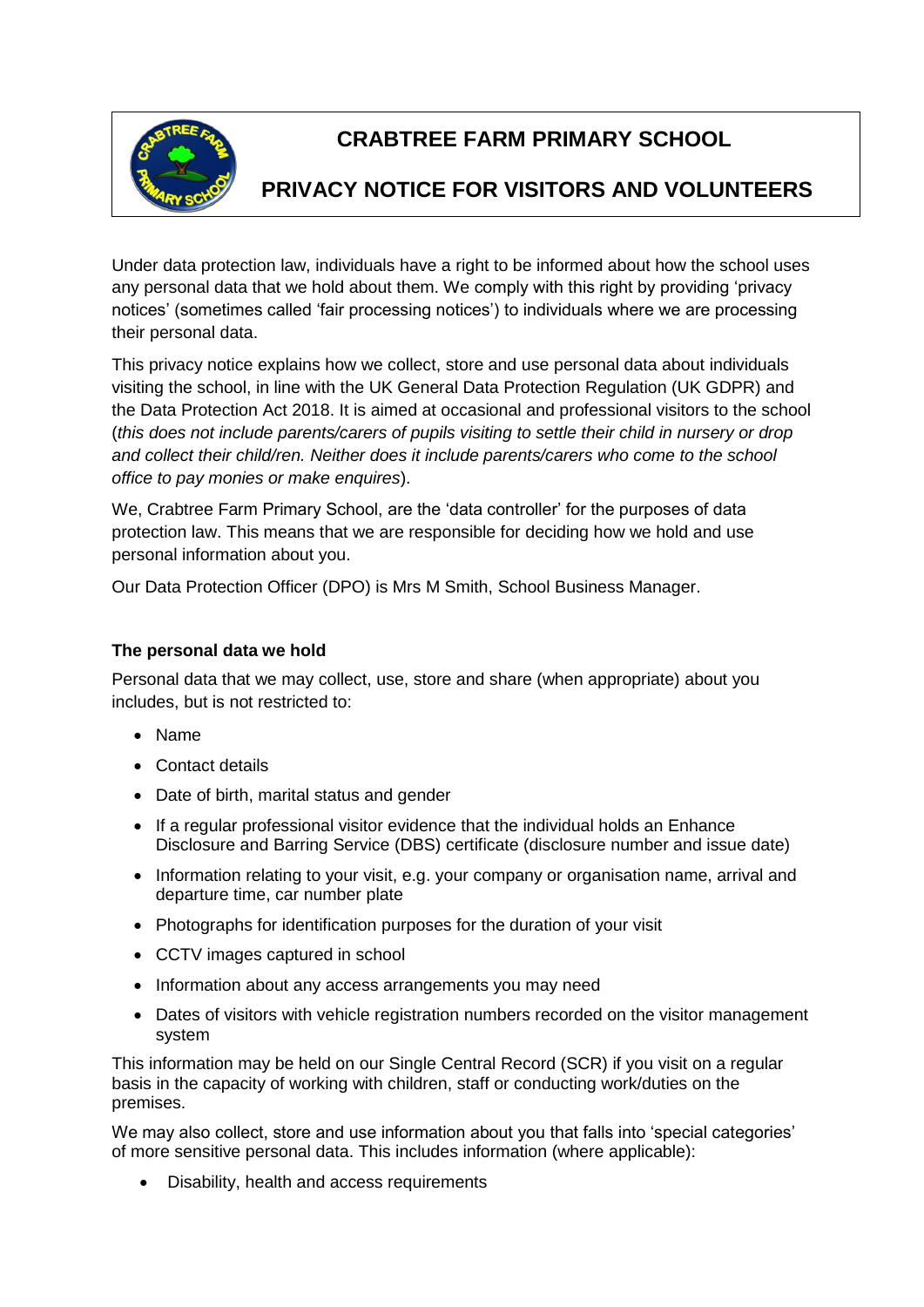## **Why we use this data**

We use this data to:

- Identify you and keep you safe while on the school site
- Keep pupils and staff safe and meet statutory obligations for safeguarding
- Maintain accurate records of visits to the school
- Provide appropriate access arrangements

## **Our lawful basis for using this data**

We only collect and use your personal data when the law allows us to. Most commonly, we process it where we need to:

- Comply with our legal obligation to process the data i.e. the use of photographs for identification in relation to safeguarding (Keeping Children Safe in Education, September 2021)
- Carry out public interest

Under the UK General Data Protection Regulation (UK GDPR), the lawful basis we rely on for processing workforce information are:

- For the purposes of carrying out our duties as a maintained school in accordance with the legal basis of:
	- o Article 6 1d) processing is necessary in order to protect the **vital interests** of the data subject or of another natural person;
	- o Article 6 1f) processing is necessary for the purposes of the **legitimate interests** pursued by the controller or by a third party, except where such interests are overridden by the interests or fundamental rights and freedoms of the data subject which require protection of personal data, in particular where the data subject is a child.

Less commonly, we may also process your personal data in situations where:

- We have obtained consent to use it in a certain way
- We need to protect someone's vital interests (save your life, or someone else's)

Where we have obtained consent, this consent can be withdrawn at any time. We will make this clear when we ask for consent, and explain how to withdraw it if you wish to do so.

Some of the reasons listed above for collecting and using personal information about you overlap, and there may be several grounds which justify our use of your data.

## **Collecting this information**

Some of the information we collect from you is mandatory, and in some cases you can choose whether or not to provide the information to us.

Whenever we seek to collect information from you, we make it clear whether you must provide this information (and if so, what the possible consequences are of not complying), or whether you have a choice.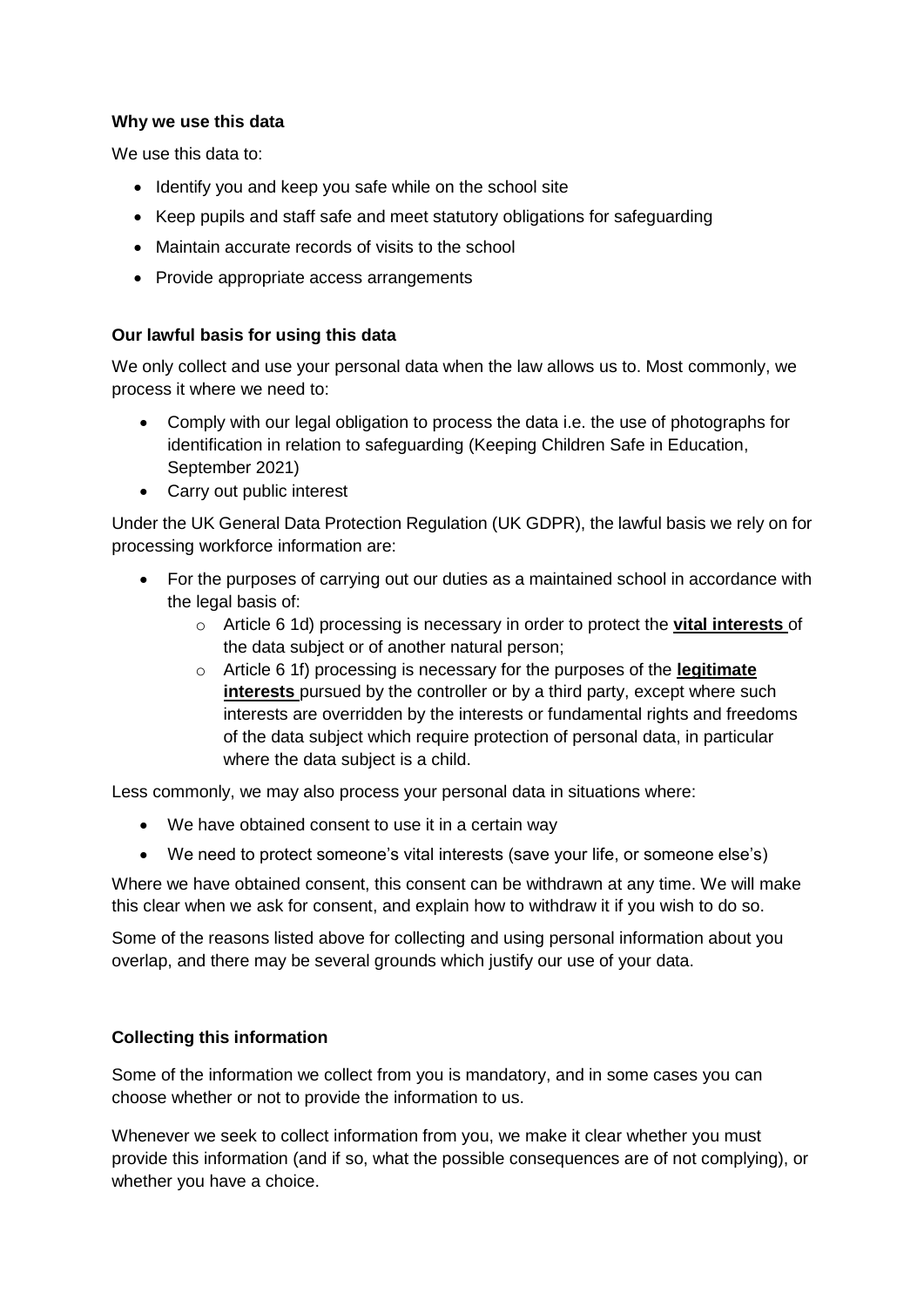#### **How we store this data**

We will keep your personal data while you are visiting our school.

We may also keep it beyond this, if necessary, to comply with our legal obligations.

Personal data is stored in line with our Records Management Policy. This is based on the *Information and Records Management Society's toolkit for schools.*

All information is stored in a secure manner.

We will dispose of your personal data securely when we no longer need it.

#### **Data sharing**

We do not share information about visitors with any third party without consent unless the law and our policies allow us to do so.

Where it is legally required, or necessary (and it complies with data protection law) we may share personal information about visitors with:

- Our Local Authority to meet our legal obligations to share certain information with it, such as where the visitor information is relevant to a safeguarding concern
- Our regulator e.g. Ofsted, Independent Schools Inspectorate
- Suppliers and service providers to enable them to provide the service we have contracted them for
- UK GDPR and Data Protection compliance inspection audit
- Work Place Car Parking Department Nottingham City Council
- Police forces, courts, tribunals
- The organisation/company you are representing

### **Your rights**

#### **How to access the personal information we hold about you**

Individuals have a right to make a 'subject access request' to gain access to personal information that the school holds about them.

If you make a subject access request, and if we do hold information about you, we will:

- Give you a description of it
- Tell you why we are holding and processing it, and how long we will keep it for
- Explain where we got it from, if not from you
- Tell you who it has been, or will be, shared with
- Let you know whether any automated decision-making is being applied to the data, and any consequences of this
- Give you a copy of the information in an intelligible form